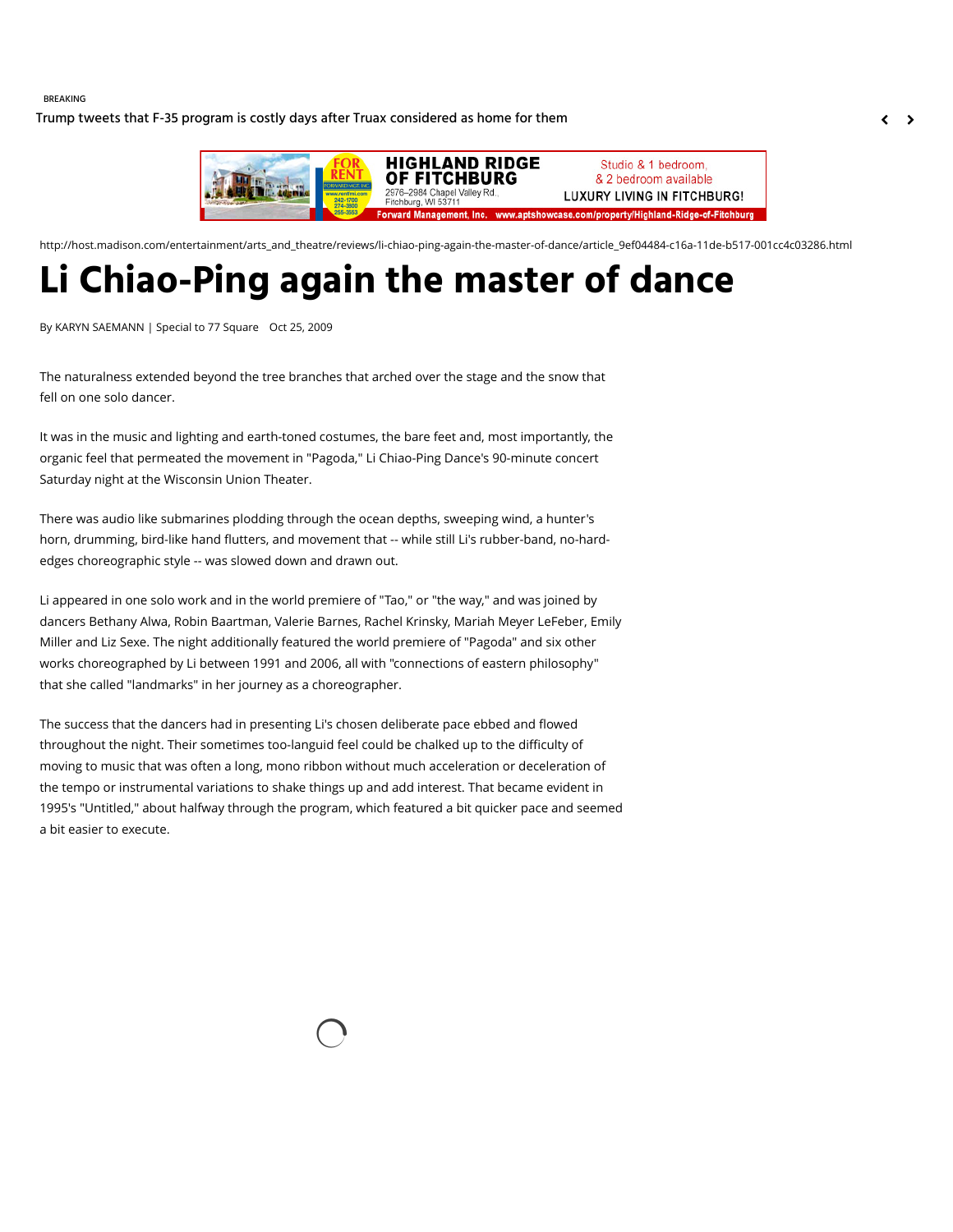Advertisement (1  $\mathbf{H}$  and  $\mathbf{H}$  are the contract of the contract of the contract of the contract of the contract of the contract of the contract of the contract of the contract of the contract of the contract of the contract of the

But what also was evident in Li's solo work, 1995's "Sen," was the skill required to infuse just enough energy into the end of every individual move, to make each transition from one move to the next distinct -- and still softening the edges so each step, appendage and body line wash languidly into the next.

### **Looking for fun? Get recommendations sent to your inbox**



That's a hard thing to do, and of course Li was the evening's master. While making a valiant effort, her seven dancers sometimes fell short of the goal with movements that blurred into each other a bit too much, without enough moment-by-moment partitioning and sometimes droning on a bit more than it seemed they should have.

Emily Miller, in 1991's "Chi," a solo piece that kicked off the night, perhaps got closest to what Li was envisioning in the choreography, with palpable energy even with the pace slowed.

Others were almost there, but not quite.

Making it look natural doesn't necessarily come naturally. It's a learned skill, which Li has honed over her company's 20 years and which her dancers are still working on.



## **Homeowners Who Pay Their Mortgage On Time MUST Read This**

This year Congress is generously giving homeowners a once-in-a-lifetime bailout...

Find Out More 336 [Promoted by](http://lockerdome.com/engaging-content) [LockerDome](http://lockerdome.com/)

#### **Currents**